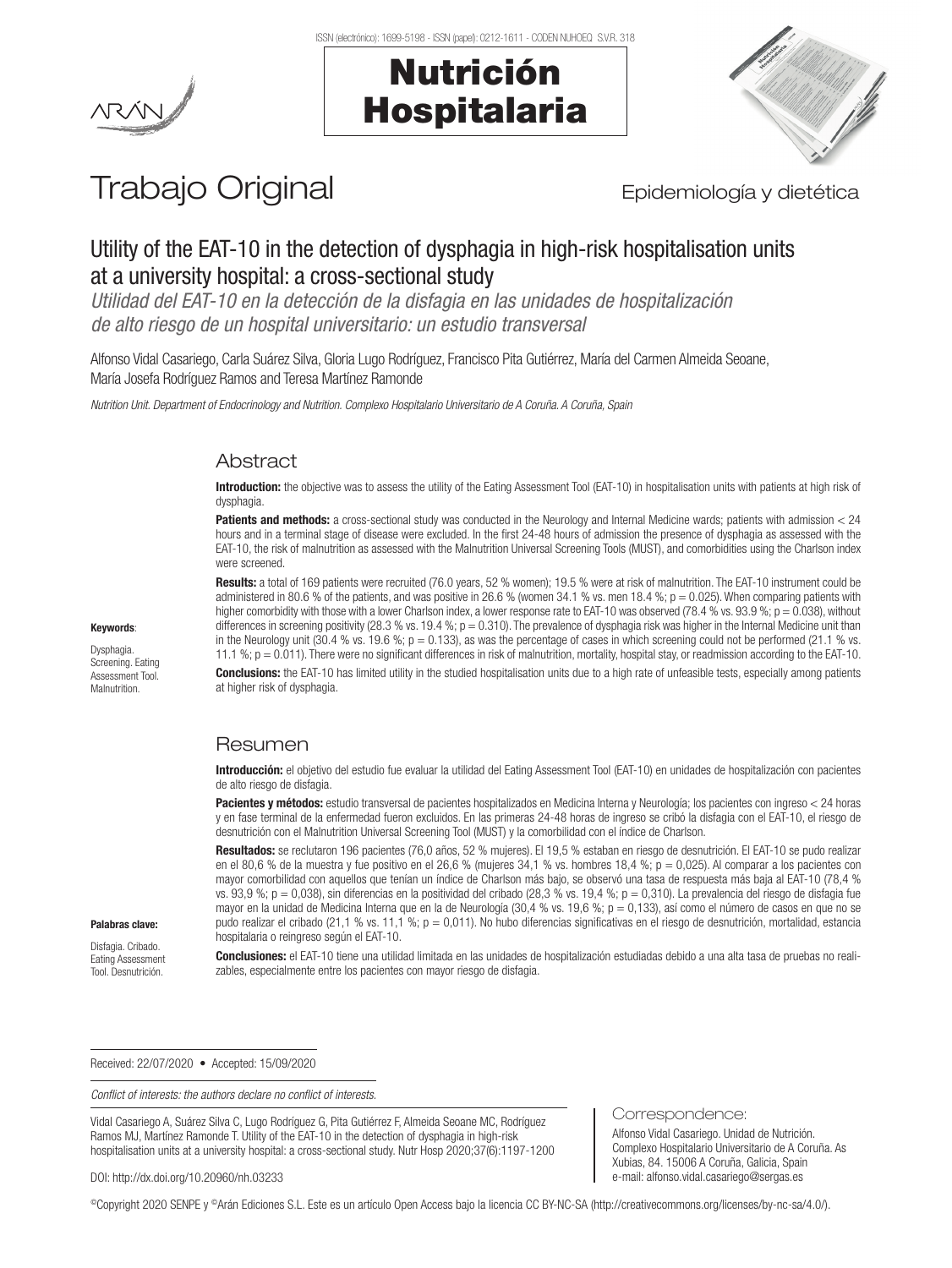# **INTRODUCTION**

Swallowing is defined as the activity of transporting solid and liquid substances, as well as saliva, from the mouth to the stomach. It implies the coordinated participation of anatomical areas that, through movements and pressures, allow food to be conducted efficiently and safely through the digestive tract (1). Dysphagia represents any type of alteration or difficulty in swallowing, which can occur in any of its phases (oral, pharyngeal, or oesophageal). Depending on the swallowing phase that has been affected, we can classify it into preparatory oral dysphagia, oral phase dysphagia, pharyngeal dysphagia, and oesophageal dysphagia. However, from the practical point of view, dysphagia is classified into two large groups: oropharyngeal dysphagia and oesophageal dysphagia. From the pathophysiological perspective, functional and structural alterations can be the cause of this syndrome (2).

The prevalence of dysphagia varies depending on the definition used, the study population, and the sensitivity of the screening or diagnostic technique involved. It has been estimated that between 16 % and 22 % of the population over the age of 50 have dysphagia. The prevalence of swallowing disorders in those over 65 years is 40 %, and above 60 % among nursing home residents. The highest prevalence (> 80 %) has been found in hospitalised patients with dementia, especially in the more advanced stages of the disease (3,4). The ageing process causes anatomical, neurological, and muscular changes that result in a loss of functional capacity that may affect swallowing. In the elderly who do not have health problems, these changes are defined as presbyphagia, and are not necessarily pathological. However, when these changes in swallowing physiology occur in frail elderly people, with comorbidities and polymedication, the risk of dysphagia increases (5,6).

Dysphagia has a profound effect on nutritional status as a result of decreased intake due to a loss of swallowing efficacy and fear of eating. The most frequent type of malnutrition in patients with oropharyngeal dysphagia is the caloric one, with preservation of visceral protein and a significant depletion of muscle mass and the fatty compartment. In Spain, 40 % of hospitalised patients with dysphagia are at risk of malnutrition. When focusing only on patients who are 70 years of age or older, this percentage rises to 60 % (7). Because of this high risk of malnutrition, the European Society for Swallowing Disorders (ESSD) recommends continuous monitoring of the nutritional status of patients with dysphagia (8). However, despite the current ESSD recommendations, only one in four patients with dysphagia receive nutritional support (7). In addition, the decrease in fluid intake due to dysphagia causes an imbalance of body fluids that leads to increased mortality in hospitalised patients (9). One study found that daily water intake in patients with oropharyngeal dysphagia was only 22 % of the recommended amount for these patients (10).

Up to 50 % of neurological patients and the elderly have alterations in swallowing safety (penetrations and aspirations), with a high proportion of silent aspirations (not accompanied by cough), during videofluoroscopy, and a 50 % risk of developing aspirative pneumonia, which is associated with an increase in mortality for 50 % of these patients. These respiratory infections represent the main cause of mortality in patients with oropharyngeal dysphagia, and have also been associated with an increase in hospital stay and hospital readmissions (11).

Currently, there are multiple tests for the screening and diagnosis of dysphagia. One of the most commonly used is the Eating Assessment Tool (EAT-10) questionnaire. This method, useful for the screening of dysphagia in patients with preserved cognitive levels, includes 10 questions about swallowing that the patient has to score from 0 (no problem) to 4 (a serious problem). A score greater than 3 denotes the potential presence of dysphagia (12). This tool is widely used in the ambulatory setting, but we have little data about its usefulness in hospitalised patients. We designed this study to establish the feasibility of using the EAT-10 as a screening tool for dysphagia in hospitalised patients, to determine the prevalence of dysphagia in key hospitalisation units where there are high-risk patients (such as Internal Medicine and Neurology), and to find out whether there is a relationship between EAT-10 results and nutritional status, hospital stay, in-hospital mortality, and readmissions at 30 days.

#### PATIENTS AND METHODS

A cross-sectional study was designed to reach the objectives, and was developed in the acute hospitalisation wards of the Departments of Internal Medicine and Neurology of the University Hospital Complex at A Coruña. This tertiary hospital assists a reference population of 505,797 people, with 1,415 hospitalisation beds installed. The study took place between January and April 2019.

This study was carried out respecting the Helsinki Declaration of the World Medical Association, the Convention on Human Rights and Biomedicine, and the Spanish legislation about human research. The protocol was reviewed and approved by the research ethics committee of the hospital.

A sample size of 118 patients was estimated, based on the prevalence of dysphagia obtained from the PREDYCES study (20.6 %), an estimate of 1500 patients admitted in the study period, a confidence level (1- $\alpha$ ) of 95 %, and an accuracy of 7 % (7). Inclusion criteria included age over 18 years and scheduled or urgent admission to the Neurology and Internal Medicine hospitalisation units. Patients who had been hospitalised for less than 24 hours, patients admitted to the Neurology or Internal Medicine hospitalisation unit but in charge of other hospital services, and patients in terminal stages of their disease, in whom death was expected in the following hours, were excluded.

The recruitment was performed consecutively based on the patients admitted to the above-mentioned wards within the first 24 hours of hospitalisation, upon request of an informed consent. Patients admitted during the weekend or non-working days were recruited the next working day (maximum, 48 hours after admission).

The presence of dysphagia was screened using the EAT-10, and the risk of malnutrition was assessed using the Malnutrition Universal Screening Tool (MUST). Both questionnaires were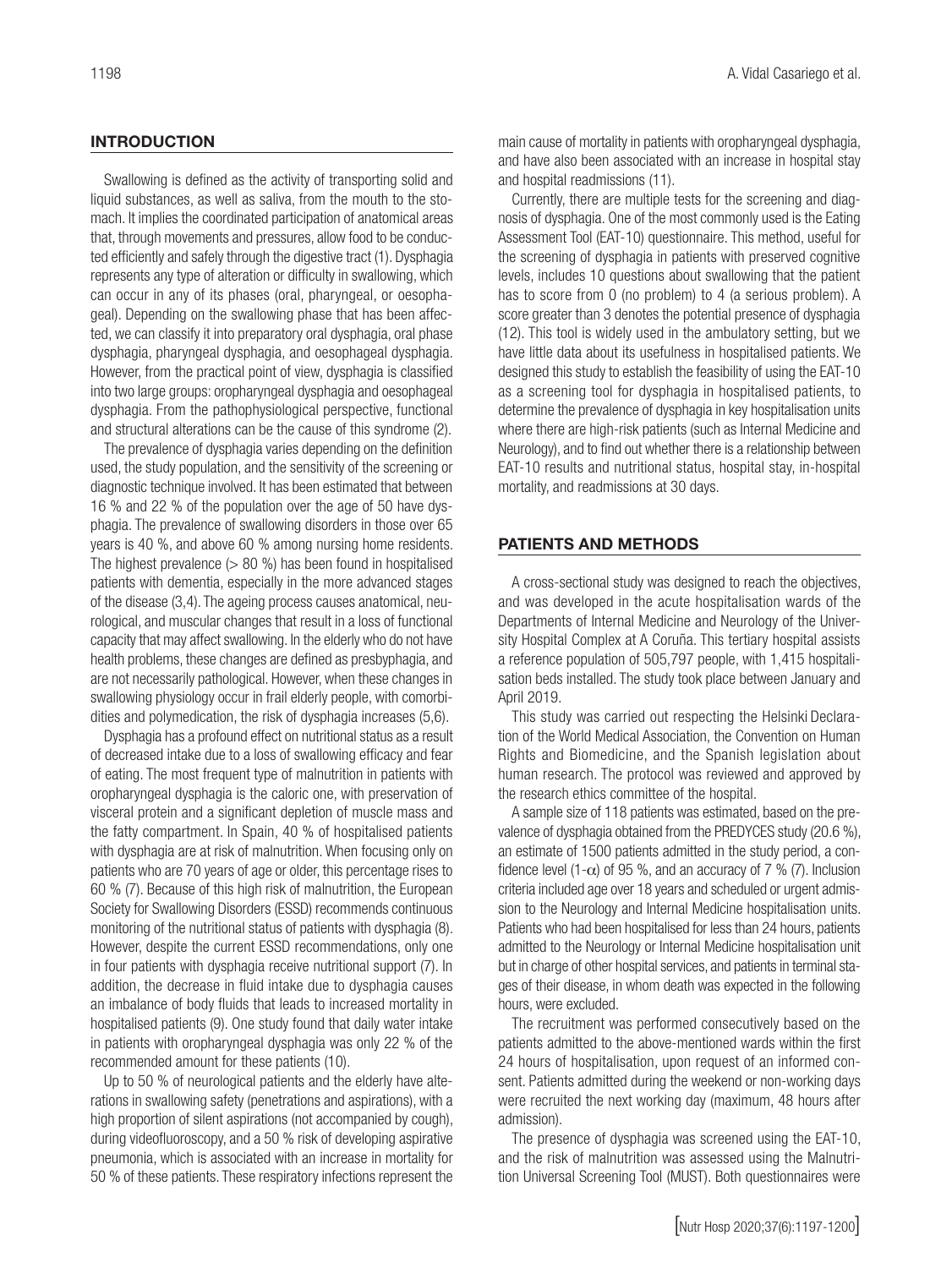administered by the researchers. Height and weight were measured with the stadiometer and scales at each ward, which are periodically calibrated. When it was not possible to obtain these measures directly, researchers used the alternative measurements described by the British Association of Parenteral and Enteral Nutrition (BAPEN) (13). The comorbidities of patients were measured using the Charlson comorbidity index (CCI), considering a high comorbidity level when a result higher than 3 points was obtained (14). Data such as admission date, discharge date, main diagnosis, mortality during admission, and 30-day readmissions were obtained from the medical records.

Qualitative data were summarised as percentages. The normal distribution of quantitative data was checked with the Shapiro-Wilk test and summarised using mean and standard deviation. Qualitative variables (e.g., gender, mortality, readmissions, prevalence of malnutrition) were compared using the chi-squared test. Continuous quantitative variables (e.g., hospital length of stay or age) were compared using Student's t-test for independent measurements (or the Mann-Whitney U-test). A p-value less than 0.05 was considered significant.

#### RESULTS

The study recruited 196 patients, whose general characteristics are presented in table I. Most patients were recruited at the Internal Medicine wards (67.9 %). The differences between patients in each ward are summarised in table II.

The EAT-10 was administered to 158 of the 196 patients included in the study (80.6 %), and was positive in 42 (26.6 %) of the 158 patients who could be screened. Patients where EAT-10 could not be administered were older (82.5 [18.0] yrs vs. 74.4 [17.5] yrs;  $p = 0.012$ ) and had a higher CCI (6.3 [2.2] points vs. 5.1 [2.9] points;  $p = 0.018$ ). Patients admitted to Internal Medicine were more frequently unable to answer the questionnaire (23.3 % vs. 11.1 %;  $p = 0.044$ ). There were no significant differences in the prevalence of positive results in the EAT-10 according to hospitalization ward: Internal Medicine, 30.4 % vs. Neurology, 19.6 %  $(p = 0.143)$ . The differences found between patients according to EAT-10 screening are analysed in table III.

According to MUST, 19.6 % of patients were at risk of malnutrition, without significant differences between hospitalisation units: Internal Medicine, 23.7 % vs. Neurology, 12.3 % ( $p = 0.084$ ). There were no differences in the prevalence of patients with risk of malnutrition between patients with a positive or negative EAT-10 (15.8 % vs. 16.3 %,  $p = 0.936$ ). MUST was more frequently positive among patients who could not answer the EAT-10 (58.3 % vs. 6.2 %,  $p < 0.001$ ).

The results of the EAT-10 did not predict clinical outcomes: there were no differences in hospital length of stay [positive, 11.9  $(13.3)$  [days vs. negative, 9.8 (11.2) days;  $p = 0.256$ ], in-hospital mortality (positive, 4.9 % vs. negative, 4.3 %;  $p = 0.888$ ), or readmission rate (positive, 9.4 % vs. negative, 12.9 %;  $p = 0.596$ ). Mortality was higher in patients whose EAT-10 could not be performed (18.9 % vs. 4.5 %,  $p = 0.002$ ).

### Table I. General characteristics of the patients

| Female                  | 52.0%       |
|-------------------------|-------------|
| Age (years)             | 76.0 (17.9) |
| CCI (points)            | 5.3(2.7)    |
| High CCI $(> 3$ points) | 26.6%       |
| EAT-10 (points)         | 2.3(4.5)    |
| MUST (points)           | 0.7(1.0)    |
| Length of stay (days)   | 6.5(32.0)   |
| Mortality               | 7.3 %       |
| 30-day readmission      | 12.0%       |

*CCI: Charlson comorbidity index; EAT-10: Eating Assessment Tool; MUST: Malnutrition Universal Screening Tool. Quantitative data are presented as mean (standard deviation).* 

| Table II. Comparison of patients admitted to |
|----------------------------------------------|
| the Neurology and Internal Medicine units    |

|                            | <b>Internal</b><br><b>Medicine</b> | <b>Neurology</b> | р       |
|----------------------------|------------------------------------|------------------|---------|
| n                          | 133                                | 63               |         |
| Female                     | 54.9%                              | 46.0%            | 0.246   |
| Age (years)                | 82.8 (11.8)                        | 61.5(19.7)       | < 0.001 |
| CCI (points)               | 6.3(2.1)                           | 3.3(2.9)         | < 0.001 |
| High CCI<br>$(> 3$ points) | 30.4%                              | 16.6%            | 0.143   |
| EAT-10 (points)            | 2.7(4.6)                           | 1.7(4.1)         | 0.164   |
| MUST (points)              | 0.8(1.1)                           | 0.5(0.7)         | 0.075   |
| Length of stay (days)      | 10.9(8.6)                          | 10.3(17.0)       | 0.793   |
| Mortality                  | 9.2%                               | 3.2%             | 0.128   |
| 30-day readmission         | 12.1%                              | 11.9%            | 0.967   |

*CCI: Charlson comorbidity index; EAT-10: Eating Assessment Tool; MUST: Malnutrition Universal Screening Tool. Quantitative data are presented as mean (standard deviation).* 

| according to the EAT-10 screening |                           |                           |       |  |  |
|-----------------------------------|---------------------------|---------------------------|-------|--|--|
|                                   | <b>EAT-10</b><br>positive | <b>EAT-10</b><br>negative | р     |  |  |
| Female sex                        | 66.7 %                    | 46.6%                     | 0.025 |  |  |
| Age (years)                       | 76.9 (15.4)               | 73.5 (18.1)               | 0.274 |  |  |
| CCI (points)                      | 0.5(0.9)                  | 0.6(0.8)                  | 0.598 |  |  |
| High CCI $(> 3$ points)           | 85.7 %                    | 78.4 %                    | 0.310 |  |  |
| MUST (points)                     | 0.5(0.9)                  | 0.6(0.8)                  | 0.598 |  |  |

Table III. Differences among patients

*CCI: Charlson comorbidity index; EAT-10: Eating Assessment Tool; MUST: Malnutrition Universal Screening Tool. Quantitative data are presented as mean (standard deviation).*